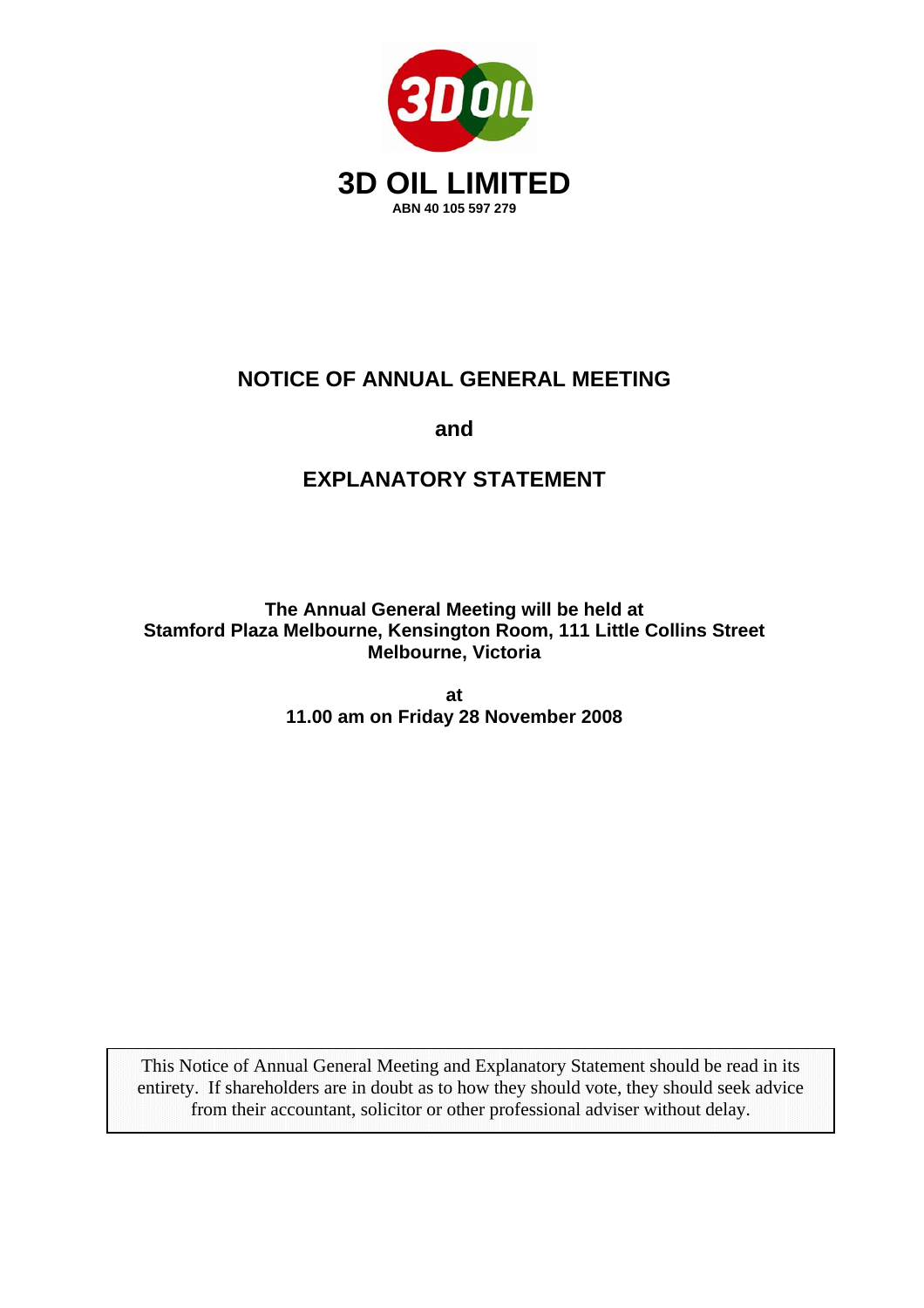## **3D OIL LIMITED**

**ACN 105 597 279 Registered office: Level 5, 164 Flinders Lane, Melbourne, Victoria 3000** 

### **NOTICE OF ANNUAL GENERAL MEETING**

**Notice is given that the Annual General Meeting of Members of 3D Oil Limited (the "Company") will be held at Stamford Plaza Melbourne, Kensington Room, 111 Little Collins Street, Melbourne, Victoria at 11.00 am on Friday 28 November 2008. (AEDST).** 

The Explanatory Statement, which accompanies and forms part of this Notice, describes in more detail the matters to be considered.

#### **Receipt and consideration of Accounts & Reports**

To receive and consider the financial report of the Company and the related reports of the Directors (including the remuneration report) and auditors for the year ended 30 June 2008.

#### **Resolution 1: Adoption of Remuneration Report**

To consider and, if thought fit, to pass the following resolution as a non-binding resolution:

*"That for the purpose of section 250R(2) of the Corporations Act and for all other purposes, the Remuneration Report (being pages 19 to 23 of the Company's Annual Report) for the financial year ended 30 June 2008 be adopted."* 

#### **Resolution 2: Re-election of Mr Peter Willcox**

To consider and, if thought fit, pass the following resolution as an ordinary resolution:

*"That Mr Peter Willcox, who retires by rotation as a Director in accordance with the Constitution of the Company and being eligible for re-election, be re-elected as a Director of the Company."* 

#### **Resolution 3: Ratification of Share Issue**

To consider and, if thought fit, pass the following resolution as an ordinary resolution:

*"That for the purpose of Listing Rule 7.4 of the Listing Rules of the ASX Limited and for all other purposes, shareholders ratify the allotment and issue of 13,500,000 shares at an issue price of 52 cents on 15 April 2008 to the persons and on the terms set out in the Explanatory Memorandum accompanying this Notice."* 

#### **Resolution 4: Ratification of Option Issue**

To consider and, if thought fit, pass the following resolution as an ordinary resolution:

*"That for the purpose of Listing Rule 7.4 of the Listing Rules of the ASX Limited and for all other purposes, shareholders ratify the allotment and the issue of the 400,000 options, each exercisable at \$0.75 by 31 March 2013 into one fully-paid ordinary share in the Company, as issued on 31 March 2008 to Mr Dennis Vuckovic, the Company's development manager and on the terms set out in the Explanatory Memorandum."* 

#### *Voting Exclusion for Resolutions 3 and 4:*

*The Company will disregard any votes cast on this resolution by a person who participated in the issue or an associate of a person who participated in the issue. However the Company need not disregard a vote if:* 

- *(a) It is cast by a person as proxy for a person who is entitled to vote, in accordance with the directions on the proxy form; or*
- *(b) It is cast by the person chairing the meeting as proxy for a person who is entitled to vote, in accordance with the direction on the proxy form to vote as the proxy decides.*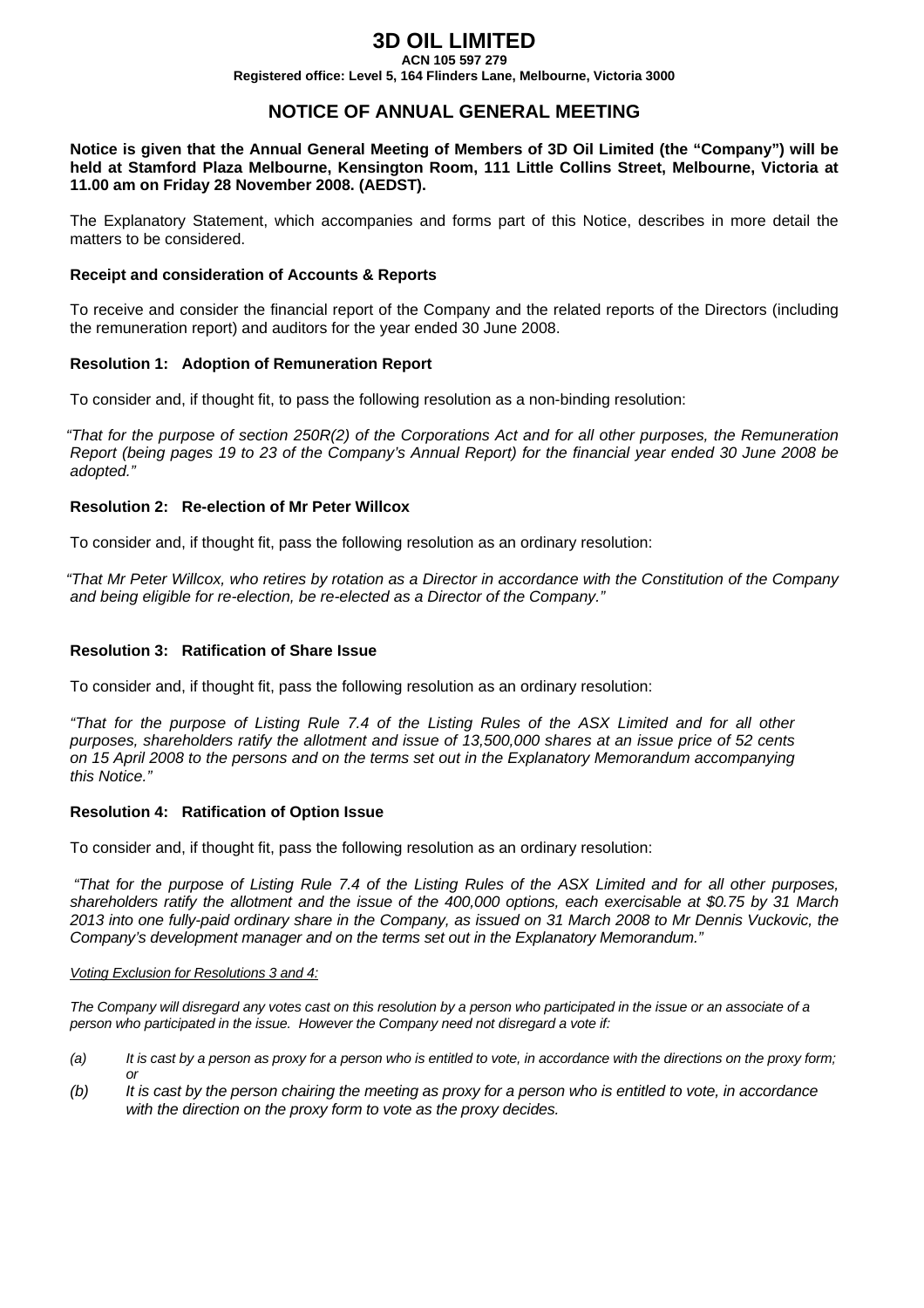### **EXPLANATORY MEMORANDUM**

### **Receipt and consideration of Accounts & Reports**

A copy of the Annual Report is not enclosed as there is no longer a requirement for the Company to incur the printing and distribution cost associated with doing so for all shareholders. You may obtain a copy free of charge in hard copy form by contacting the Company by phone at (03) 9650 9866, and you may request that this occurs on a standing basis for future years. Alternatively you may access the annual report at the Company's website: www.3doil.com.au

### **Resolution 1: Adoption of Remuneration Report**

The Corporations Act 2001 requires listed companies to put to shareholders at the Annual General Meeting a non-binding resolution concerning the Remuneration Report which is contained in the Directors' Report section of the Annual Report.Shareholders will be given an opportunity to ask questions concerning the Remuneration Report at the Annual General Meeting. As stated, the resolution is non-binding.

### **Resolution 2: Election of Mr Peter Willcox**

The Constitution of the Company requires that at every annual general meeting, one-third or the next highest number nearest one-third of the Directors, shall retire from office and provides that such Directors are eligible for re-election at the meeting. Mr Willcox has been a non-executive Director and chairman of the Company since November 2007. He retires by rotation and, being eligible, offers himself for re-election.

Mr Willcox was chief executive officer of BHP Petroleum from 1986 to 1994 and vice president of Amoco Production Co Ltd, along with holding various other roles in London, Houston, Egypt, Iran and Chicago between 1973 and 1986. Between 1966 and 1973 Mr Willcox occupied positions in London, Qatar and Abu Dhabi for Iraq Petroleum Company Ltd (a consortium of BP, Shell, Exxon, Mobil, and Total). He is presently a director of Telstra Ltd. Mr Willcox gained a physics degree at Cambridge University in the UK and completed the Senior Executive Programme at the Stanford School of Business.

### **Resolution 3: Ratification of Share Issue**

ASX Listing Rule 7.1 restricts the number of securities which a listed entity may issue in any 12 month period without the approval of shareholders to 15% of the number of shares on issue at the start of the period subject to certain adjustments and permitted exceptions. The passing of this resolution will mean that the shares described below do not count towards the 15% limit, thereby providing the Company with considerable flexibility in meeting any short-term requirements for raising additional capital should it be necessary.

The Company is seeking shareholder approval to ratify and approve the previous issue of 13,500,000 fully paid ordinary shares at an issue price of 52 cents to 25 institutional and sophisticated investors of Veritas Securities Limited on 15 April 2008. The shares issued rank equally with the existing fully paid ordinary shares on issue. The funds raised by this placement, being \$7,020,000, were used to assist the Company to develop the West Seahorse oil field in Bass Strait.

### **Resolution 4: Ratification of Option Issue**

Similar to resolution 3, the passing of this resolution will mean that the options described below do not count towards the 15% limit set out in ASX Listing Rule 7.1, thereby providing the Company with considerable flexibility in meeting any short-term requirements for raising additional capital should it be necessary.

This resolution is to ratify and approve the previous issue of 400,000 options for no consideration to Mr Dennis Vuckovic, the Company's development manager on 31 March 2008. The options have an exercise price of \$0.75 each, vest on 31 March 2010 and are exercisable by 31 March 2013, and are otherwise on terms similar to options issued to directors and employees of the Company.